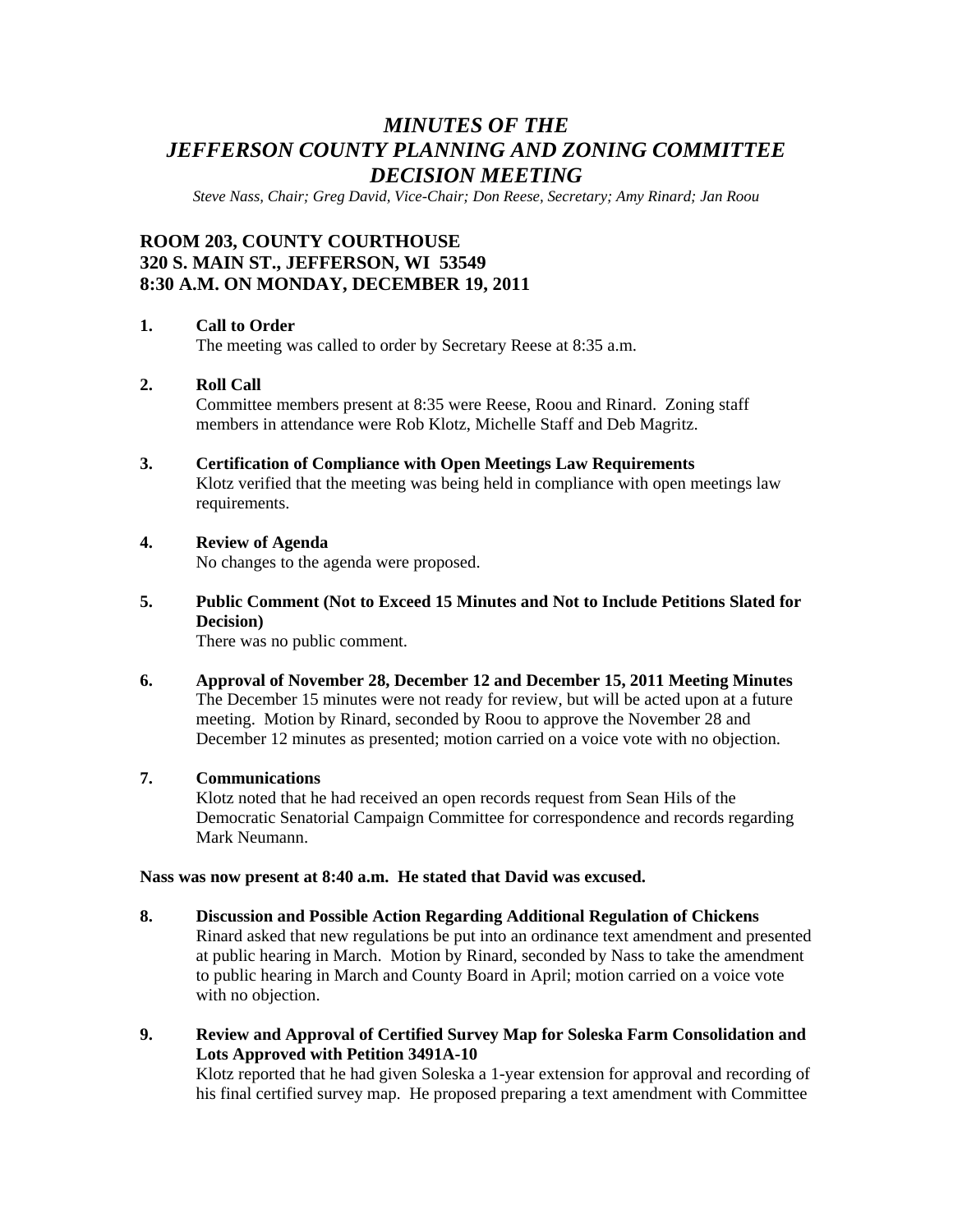action either in March or April and County Board action either in April or May to clarify the issue of net vs. gross and maximum acreage allowed.

**10. Discussion and Possible Action on Conditional Use CU1488-07 for Donald Kerzner, Town of Farmington** 

Klotz updated those present of the concerns with Mr. Kerzner's outside storage. Motion by Reese, seconded by Nass to start with a letter to Mr. Kerzner. Motion carried on a voice with no objection.

- **11. Discussion and Resolution Recommending to County Board an Ordinance Amending the Jefferson County Agricultural Preservation and Land Use Plan Pursuant to Section 91.10 and 66.1001(4), Wisconsin Stats.**
- **12. Discussion and Resolution Recommending to County Board an Ordinance Amending the County's Comprehensive Plan Pursuant to Section 66.1001(4) and Chapter 91, Wisconsin Stats., by Incorporating the Above Noted Agricultural Preservation and Land Use Plan and an Updated Land Use Map into the Existing Comprehensive Plan**

A copy of the proposed ordinance relating to items 11. and 12. was previously distributed to the Committee. Klotz explained §66.1001(4)(b) and 91.10(3) regarding procedure. He asked the Committee to approve a resolution recommending County Board adopt the ordinance approving:

- 1. The September 12, 2011 Agricultural Preservation Plan,
- 2. Updated maps, and
- 3. Incorporating the September 12, 2011 Agricultural Preservation Plan and updated map (page 54) into the County's Comprehensive Plan.

 Upon motion by Nass, seconded by Reese, the Committee resolved to recommend the ordinance to County Board as proposed.

**13. Discussion and Resolution Recommending to County Board a Resolution to Amend the County's Development Plan Pursuant to Section 59.69(3), Wisconsin Stats. by Incorporating the Above Noted Agricultural Preservation and Land Use Plan and an Updated Land Use Map into the Existing Development Plan** 

 A copy of the proposed County Board resolution amending the development plan pursuant to Sec. 59.69 Wisconsin Stats. was provided to the Committee before the meeting. Upon motion of Reese, seconded by Roou and adopted, the Committee recommended the proposed resolution to the County Board for adoption, which resolution will incorporate the September 12, 2011 Agricultural Preservation Plan and updated map into the County Development Plan.

## PLEASE SEE INDIVIDUAL FILES FOR A COMPLETE RECORD OF THE FOLLOWING *DECISIONS:*

**14. Decision on Petitions Presented in Public Hearing on December 15, 2011 APPROVED WITH CONDITIONS** 3555A-11 – William Ingersoll, Town of Concord on a motion by Nass, seconded by Reese. Motion carried on a voice vote with no objection.